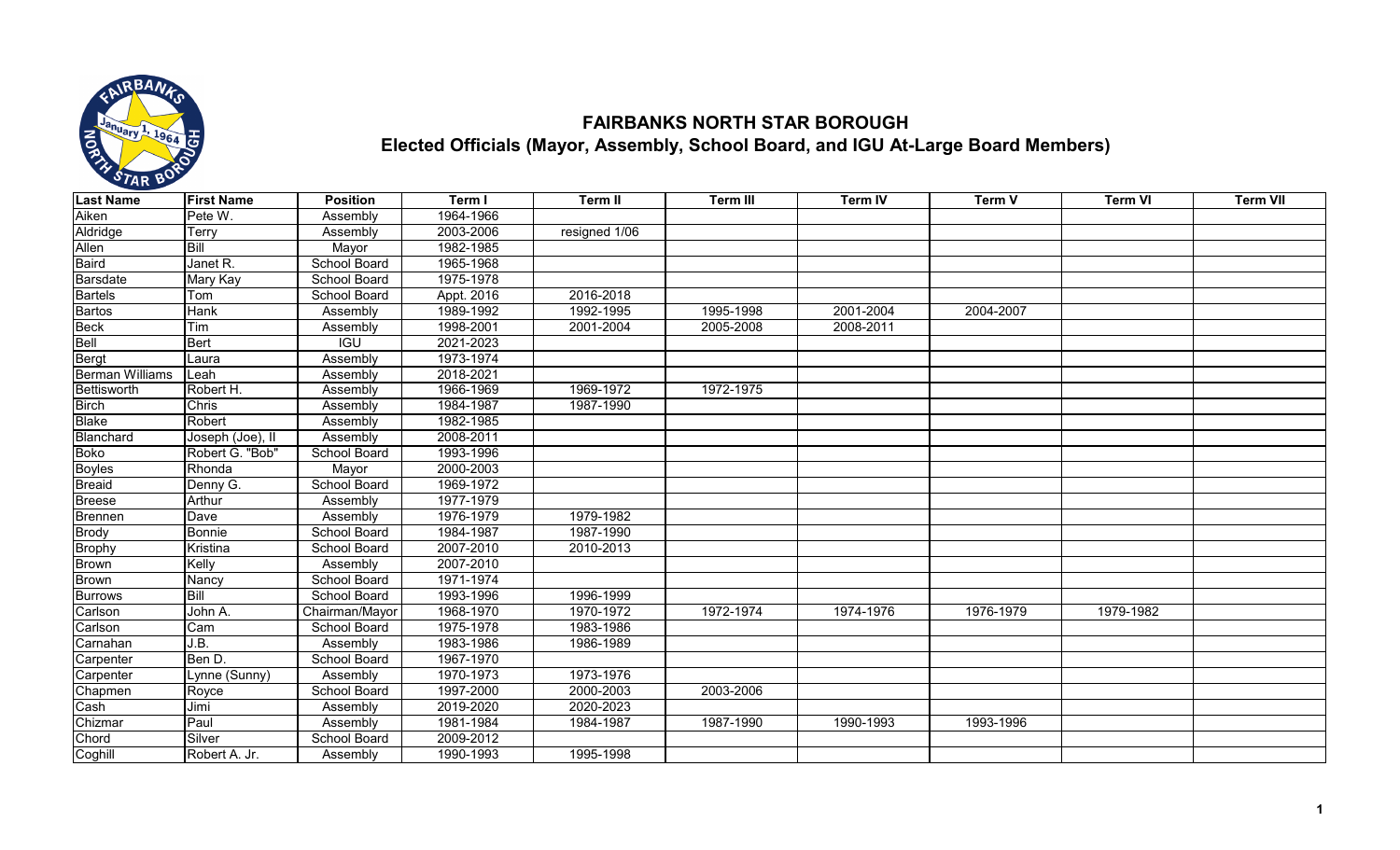| <b>Last Name</b> | <b>First Name</b> | <b>Position</b>     | Term I         | Term II            | <b>Term III</b> | <b>Term IV</b> | Term V    | <b>Term VI</b> | <b>Term VII</b> |
|------------------|-------------------|---------------------|----------------|--------------------|-----------------|----------------|-----------|----------------|-----------------|
| Coghill          | Robert A. (Bob)   | School Board        | 1998-2001      | 2001-2004          |                 |                |           |                |                 |
| Cook             | Joy               | School Board        | 1991-1994      |                    |                 |                |           |                |                 |
| Cooper           | Matthew           | Assembly            | 11/2015-2016   | 2016-2019          | 2019-2022       |                |           |                |                 |
| Cornelius        | M.H. "Mike"       | Assembly            | 1976-1977      |                    |                 |                |           |                |                 |
| Criswell         | Gunther           | School Board        | 2000-2003      |                    |                 |                |           |                |                 |
| Cummings         | Eileen            | Assembly            | 1998-2001      | 2001-2004          |                 |                |           |                |                 |
| Dalton           | Kathleen (Mike)   | Assembly            | 1964-1965      | 1965-1966          |                 |                |           |                |                 |
| Davies           | John              | Assembly            | 1989-1992      | 2011-2014          | 2014-2017       |                |           |                |                 |
| Davis            | Ron               | School Board        | 1972-1975      |                    |                 |                |           |                |                 |
| Deisher          | Phil              | Assembly            | 1975-1977      |                    |                 |                |           |                |                 |
| Dodge            | Kathryn           | Assembly            | 2012-2015      | 2015-2018          |                 |                |           |                |                 |
| Dominique        | Wendy             | School Board        | 2006-2009      | 2009-2012          | 2013-2014       | 2014-2017      | 2017-2020 |                |                 |
| Doran            | Tim               | School Board        | 2017-2020      | 2020-2023          |                 |                |           |                |                 |
| Droz             | Wally             | Assembly            | 1978-1981      |                    |                 |                |           |                |                 |
| <b>Dukes</b>     | Michael           | Assembly            | 2010-2013      |                    |                 |                |           |                |                 |
| <b>Dykes</b>     | Leonard           | School Board        | 1980-1983      |                    |                 |                |           |                |                 |
| Fenton           | R.M.              | <b>School Board</b> | 1965-1968      | 1968-1971          |                 |                |           |                |                 |
| Fenton           | Thomas E.         | School Board        | 1970-1973      |                    |                 |                |           |                |                 |
| Foote            | Victoria M.       | Assembly            | 2000-2003      | 2005-2008          |                 |                |           |                |                 |
| Frank            | Randy             | Assembly            | 2002-2005      | 2005-2008          |                 |                |           |                |                 |
| Frith            | Paul              | School Board        | 1976-1977      | 1977-1980          | 1980-1983       |                |           |                |                 |
| Gentry           | Foye L.           | Assembly            | 1969-1972      |                    |                 |                |           |                |                 |
| Gilbert          | Donna             | Assembly            | 1989-1992      |                    |                 |                |           |                |                 |
| Gillam           | Harold            | Mayor               | 1966-1968      |                    |                 |                |           |                |                 |
| Gillam           | Harold            | Assembly            | 1989-1992      | 1992-1995          |                 |                |           |                |                 |
| Gillis-McConnell | Sharon            | School Board        | See "McConnell |                    |                 |                |           |                |                 |
| Golub (Westlind) | Janice            | Assembly            | 2013-2016      |                    |                 |                |           |                |                 |
| Gray             | Andrew M.         | Assembly            | 2016-2019      |                    |                 |                |           |                |                 |
| Green            | William           | School Board        | 1967-1970      |                    |                 |                |           |                |                 |
| Gustafoson       | John O.           | Assembly            | 1964-1967      | 1967-1970          | 1970-1973       |                |           |                |                 |
| Haas             | Heidi             | School Board        | 2012-2015      | 2015-2018          |                 |                |           |                |                 |
| Hackenmiller     | ⊥.J.              | Assembly            | 1993-1996      |                    |                 |                |           |                |                 |
| Haigh            | Jane G.           | School Board        | 1992-1995      | 1995-1998          |                 |                |           |                |                 |
| Hajdukovich      | Leslie            | School Board        | 2005-2008      | 2008-2011          |                 |                |           |                |                 |
| Hall / Gentry    | Lisa A.           | School Board        | 2012-2015      | 2015-2016 resigned |                 |                |           |                |                 |
| Hamme            | <b>Bob</b>        | Assembly            | 1973-1976      |                    |                 |                |           |                |                 |
| Harun            | Kevin             | Assembly            | 1977-1982      |                    |                 |                |           |                |                 |
| Hayes            | Jim               | School Board        | 1973-1975      |                    |                 |                |           |                |                 |
| Heine            | <b>Darwin</b>     | School Board        | 1970-1973      |                    |                 |                |           |                |                 |
| <b>Helms</b>     | Juanita           | Assembly            | 1980-1983      | 1983-1985          |                 |                |           |                |                 |
| <b>Helms</b>     | Juanita           | Mayor               | 1985-1988      | 1988-1991          |                 |                |           |                |                 |
| <b>Helms</b>     | Sam               | Assembly            | 1977-1979      |                    |                 |                |           |                |                 |
| <b>Hendricks</b> | Sandra A.         | School Board        | 1990-1993      |                    |                 |                |           |                |                 |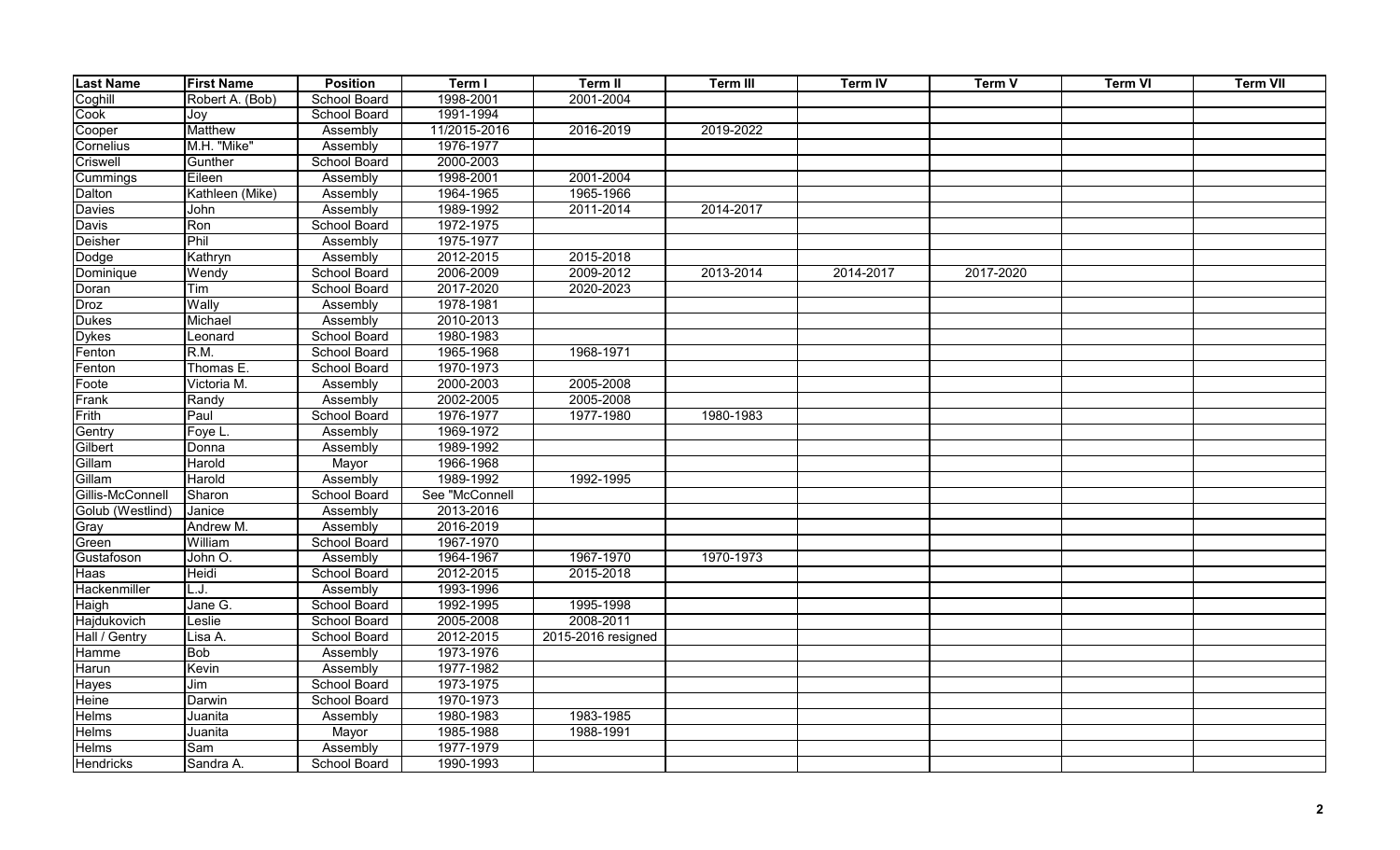| <b>Last Name</b>        | <b>First Name</b> | <b>Position</b>     | Term I       | Term II   | Term III  | <b>Term IV</b> | Term V | <b>Term VI</b> | <b>Term VII</b> |
|-------------------------|-------------------|---------------------|--------------|-----------|-----------|----------------|--------|----------------|-----------------|
| Henry                   | Cynthia           | School Board        | 1994-1997    | 1997-2000 |           |                |        |                |                 |
| Henry                   | Cynthia           | Assembly            | 2001-2004    |           |           |                |        |                |                 |
| Holm                    | Jim               | Assembly            | 1999-2002    |           |           |                |        |                |                 |
| Hoobyar                 | Jan               | <b>School Board</b> | 1975-1976    |           |           |                |        |                |                 |
| <b>Hopkins</b>          | Luke              | Assembly            | 2004-2007    | 2007-2009 |           |                |        |                |                 |
| Hopkins                 | Luke              | Mayor               | 2009-2012    | 2012-2015 |           |                |        |                |                 |
| <b>Hopkins</b>          | Luke              | <b>IGU</b>          | 2021-2023    |           |           |                |        |                |                 |
| Hove                    | Henry H. "Hank"   | Assembly            | 1988-1991    | 1991-1994 | 1994-1997 |                |        |                |                 |
| Hove                    | Hank              | Mayor               | 1997-2000    |           |           |                |        |                |                 |
| Howard                  | <b>Natalie</b>    | Assembly            | 01/2010-2013 |           |           |                |        |                |                 |
| Hull                    | Sue               | School Board        | 2007-2010    | 2010-2013 | 2013-2016 |                |        |                |                 |
| Huntington-Kriska       | Anna              | School Board        | 2005-2007    |           |           |                |        |                |                 |
| Hutchison               | Diane             | Assembly            | 2010-2013    | 2013-2016 |           |                |        |                |                 |
| Hutchison               | Garry             | Assembly            | 1999-2002    | 2002-2005 |           |                |        |                |                 |
| Innes                   | Gilbert L         | Assembly            | 1968-1971    |           |           |                |        |                |                 |
| Johnson                 | Curtis M.         | School Board        | 1973-1976    |           |           |                |        |                |                 |
| Johnson                 | Walter            | Assembly            | 1987-1990    | 1990-1993 |           |                |        |                |                 |
| Jones                   | Nanci A.          | Assembly            | 1992-1995    |           |           |                |        |                |                 |
| Karella                 | Andy              | School Board        | 1976-1979    | 1979-1982 |           |                |        |                |                 |
| Karella                 | Andy              | Assembly            | 1977-1980    |           |           |                |        |                |                 |
| Kassel                  | Karl              | Assembly            | 2010-2013    | 2013-2015 |           |                |        |                |                 |
| Kassel                  | Karl              | Mayor               | 2015-2018    |           |           |                |        |                |                 |
| Kegler                  | Charley           | Assembly            | 1977-1979    |           |           |                |        |                |                 |
| Kilgore                 | Cheryl D.         | Assembly            | 1991-1994    | 1994-1997 |           |                |        |                |                 |
| Kito                    | Sam               | School Board        | 1972-1975    |           |           |                |        |                |                 |
| Kniffen                 | Margery T.        | School Board        | 1975-1978    |           |           |                |        |                |                 |
| Kohler                  | John              | Assembly            | 1978-1981    |           |           |                |        |                |                 |
| Kouremetis              | Thomas (Tom)      | Assembly            | 1970-1971    | 1971-1974 |           |                |        |                |                 |
| Kramer                  | <b>Mike</b>       | School Board        | 1986-1989    | 1989-1992 |           |                |        |                |                 |
| Lambert                 | Allyson           | School Board        | 2013-2016    | 2016-2019 |           |                |        |                |                 |
| LaSota                  | Dan               | Assembly            | 1993-1996    | 1996-1999 |           |                |        |                |                 |
| Lawlor                  | Joseph D. (Joe)   | Assembly            | 1968-1971    | 1971-1973 |           |                |        |                |                 |
| Lawrence                | Van               | Assembly            | 2012-2015    | 2015-2018 |           |                |        |                |                 |
| Lebon                   | <b>Bart</b>       | School Board        | 1998-2001    | 2001-2004 |           |                |        |                |                 |
| Lee                     | Patrice R.        | <b>IGU</b>          | 2017-2020    |           |           |                |        |                |                 |
| $\overline{\text{Lee}}$ | Patrick J.        | School Board        | 2008-2011    |           |           |                |        |                |                 |
| Linck                   | Alaska Stewart    | Assembly            | 1974-1977    |           |           |                |        |                |                 |
| Linkous                 | Edward L.         | Assembly            | 1987-1989    |           |           |                |        |                |                 |
| Logan                   | Bob               | Assembly            | 1993-1996    |           |           |                |        |                |                 |
| Lojewski                | Aaron             | <b>IGU</b>          | 2014-2017    |           |           |                |        |                |                 |
| Lojewski                | Aaron             | Assembly            | 2017-2020    | 2020-2023 |           |                |        |                |                 |
| Lowell                  | Don               | Assembly            | 1988-1991    |           |           |                |        |                |                 |
| Luke                    | Jennifer          | <b>School Board</b> | 2019-2022    |           |           |                |        |                |                 |
|                         |                   |                     |              |           |           |                |        |                |                 |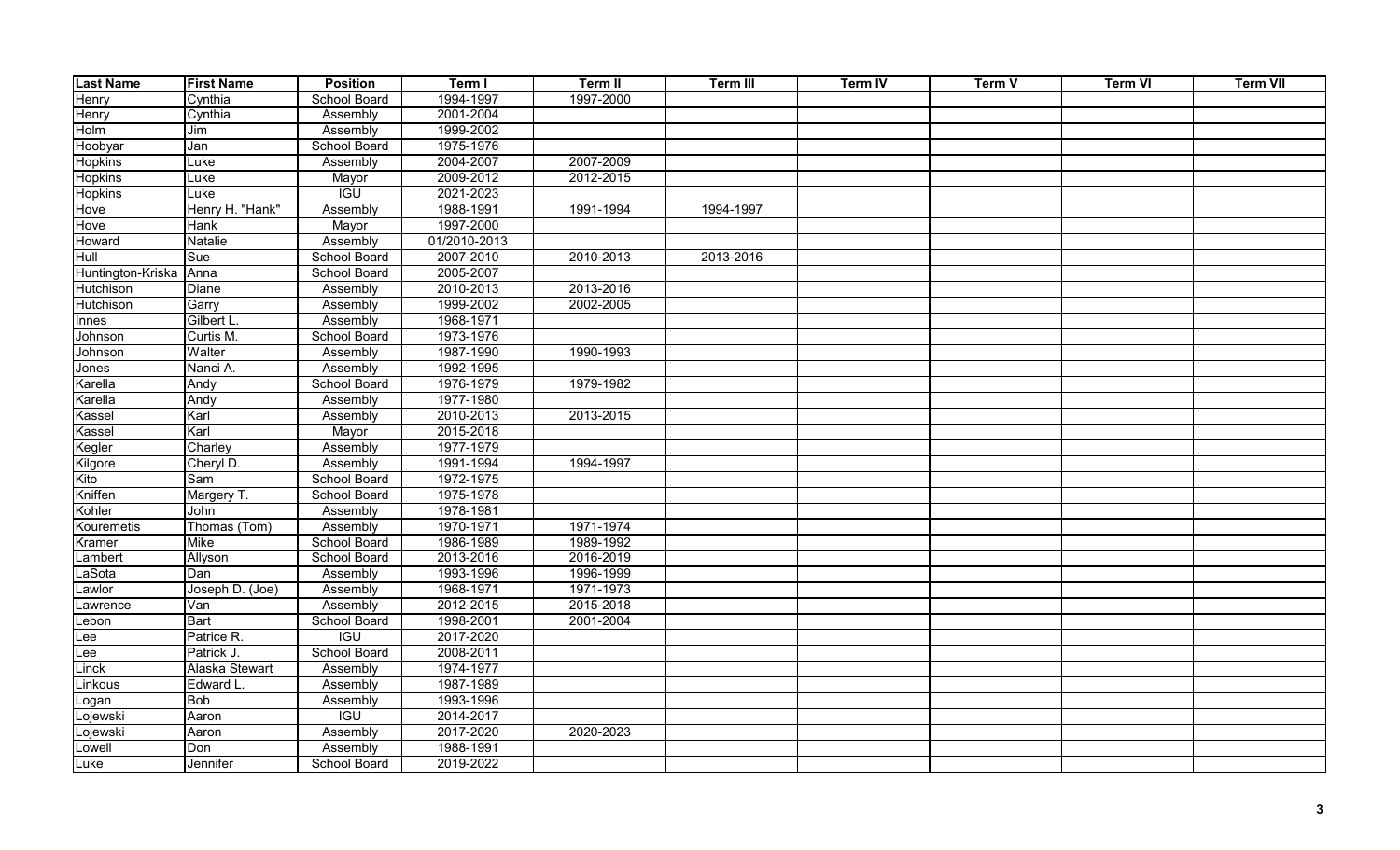| <b>Last Name</b>   | <b>First Name</b>       | <b>Position</b>        | Term I    | Term II   | <b>Term III</b>    | <b>Term IV</b> | Term V | <b>Term VI</b> | <b>Term VII</b> |
|--------------------|-------------------------|------------------------|-----------|-----------|--------------------|----------------|--------|----------------|-----------------|
| Lyke               | Liz                     | Assembly               | 2018-2021 |           |                    |                |        |                |                 |
| Major              | Angela                  | Assembly               | 2017-2019 |           |                    |                |        |                |                 |
| Marshall           | $\overline{\text{Joe}}$ | Assembly               | 1974-1977 | 1977-1980 | 1980-1983          |                |        |                |                 |
| Matheson           | Maggie                  | School Board           | 2020-2023 |           |                    |                |        |                |                 |
| <b>McBeath</b>     | Jerry                   | School Board           | 1986-1989 | 1989-1992 | 1992-1995          |                |        |                |                 |
| <b>McBride</b>     | Ladd                    | Assembly               | 1995-1998 |           |                    |                |        |                |                 |
| McConnell (Gillis) | Sharon                  | School Board           | 2005-2008 | 2009-2011 | 2011-2013 resigned | 2016-2019      |        |                |                 |
| McNeal             | Harry R.                | Assembly               | 1977-1978 |           |                    |                |        |                |                 |
| Meeks              | Michael                 | <b>IGU</b>             | 2015-2018 |           |                    |                |        |                |                 |
| Mendenhall         | Nancy H.                | <b>School Board</b>    | 1969-1972 | 1972-1975 |                    |                |        |                |                 |
| <b>Miller</b>      | Frances                 | <b>School Director</b> | 1964-1967 |           |                    |                |        |                |                 |
| <b>Miller</b>      | Terry                   | Assembly               | 1964-1966 |           |                    |                |        |                |                 |
| Morotti            | Erin                    | School Board           | 2018-2021 |           |                    |                |        |                |                 |
| <b>Movius</b>      | Jim                     | School Board           | 1974-1977 | 1977-1980 |                    |                |        |                |                 |
| Murphy             | Sage                    | <b>School Board</b>    | 1974-1976 |           |                    |                |        |                |                 |
| <b>Musick</b>      | <b>Mike</b>             | Assembly               | 2006-2009 | 2009-2012 |                    |                |        |                |                 |
| Nordale            | Mary A.                 | IGU                    | 2019-2021 |           |                    |                |        |                |                 |
| Norum              | Jerry                   | Assembly               | 1980-1983 | 1983-1986 | 1986-1989          |                |        |                |                 |
| Norton             | George                  | Assembly               | 1964-1964 |           |                    |                |        |                |                 |
| O'Brien            | Michael                 | School Board           | 2014-2017 |           |                    |                |        |                |                 |
| O'Neall            | Mindy                   | Assembly               | 2019-2022 |           |                    |                |        |                |                 |
| Ostrow             | Garry                   | Assembly               | 1977-1978 |           |                    |                |        |                |                 |
| Otis               | Howard "Buzz"           | Assembly               | 1982-1985 | 1985-1988 |                    |                |        |                |                 |
| Otto               | Jim                     | Assembly               | 1981-1984 |           |                    |                |        |                |                 |
| Parr               | Charles                 | Assembly               | 1972-1975 |           |                    |                |        |                |                 |
| Parr               | Karen                   | Assembly               | 1975-1978 | 1995-1998 | 1998-2001          |                |        |                |                 |
| Parrish            | Jane McNeely            | <b>School Board</b>    | 1996-1999 |           |                    |                |        |                |                 |
| Parsons            | <b>Bob</b>              | Assembly               | 1973-1976 |           |                    |                |        |                |                 |
| Perdue             | Ralph W.                | School Board           | 1969-1971 |           |                    |                |        |                |                 |
| Pernela            | Lloyd M.                | School Board           | 1978-1981 |           |                    |                |        |                |                 |
| Plog               | Roger                   | School Board           | 1980-1981 | 1981-1984 |                    |                |        |                |                 |
| Pope               | Fred A.                 | Assembly               | 1964-1967 | 1967-1970 |                    |                |        |                |                 |
| Prax               | G. Mike                 | Assembly               | 1997-2000 |           |                    |                |        |                |                 |
| Prince             | Edward H.               | School Board           | 1968-1971 |           |                    |                |        |                |                 |
| Punton             | Ron                     | Assembly               | 1980-1981 |           |                    |                |        |                |                 |
| Quakenbush         | Jay                     | Assembly               | 1995-1998 |           |                    |                |        |                |                 |
| Quist              | Christopher             | Assembly               | 2014-2017 | 2017-2020 |                    |                |        |                |                 |
| Rahoi              | Urban E.                | Assembly               | 1964-1966 |           |                    |                |        |                |                 |
| Ray                | Doris D.                | School Board           | 1984-1987 |           |                    |                |        |                |                 |
| Rayfield           | Carol                   | Assembly               |           |           |                    |                |        |                |                 |
| Redden             | Gene                    | School Board           | 1981-1984 | 1984-1987 | 1987-1990          | 1990-1993      |        |                |                 |
| Rees               | Chuck                   | School Board           | 1971-1974 |           |                    |                |        |                |                 |
| Reimer             | Harry                   | School Board           | 1969-1972 |           |                    |                |        |                |                 |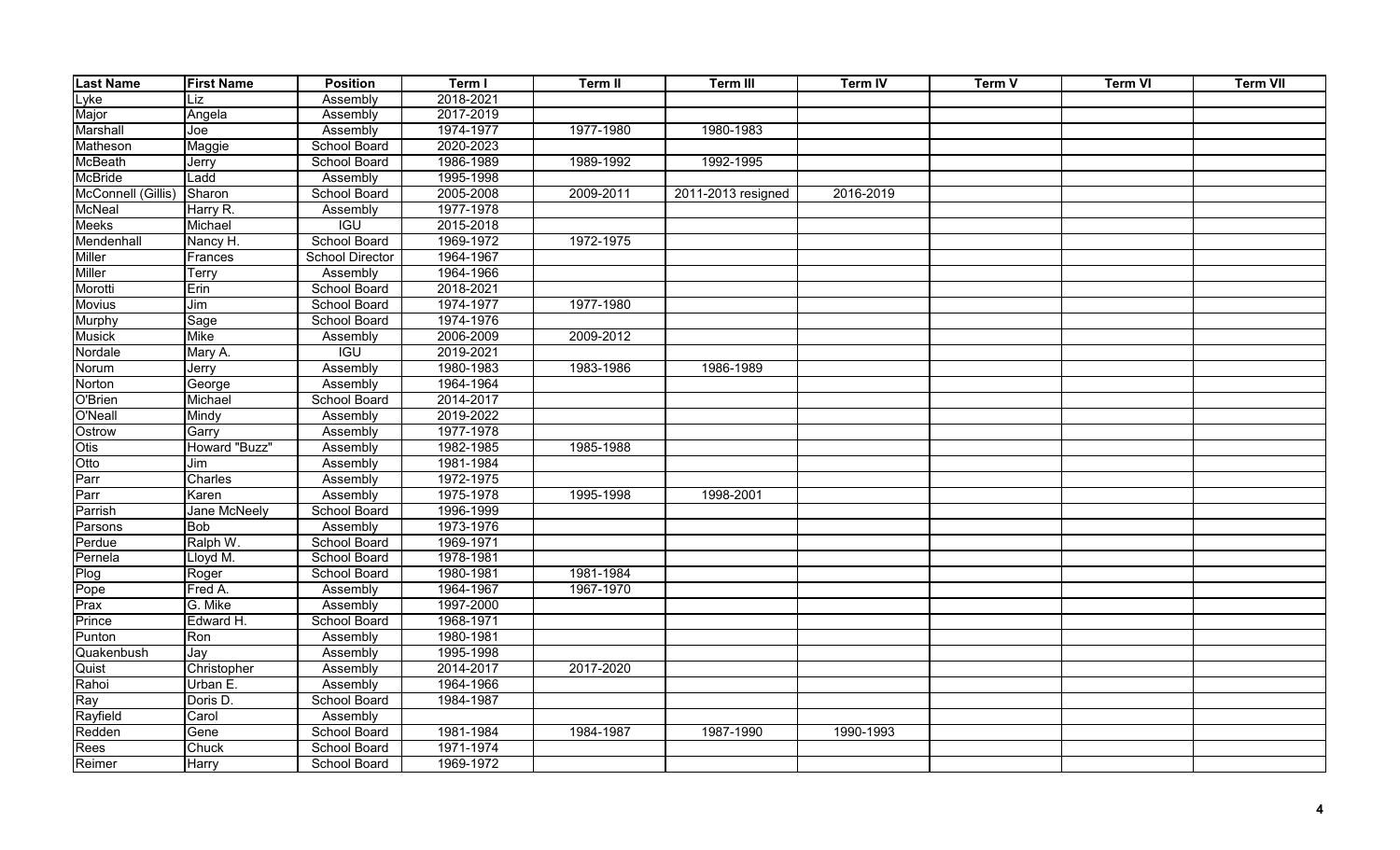| <b>Last Name</b> | <b>First Name</b> | <b>Position</b> | Term I          | Term II   | Term III  | <b>Term IV</b> | Term V    | <b>Term VI</b> | <b>Term VII</b> |
|------------------|-------------------|-----------------|-----------------|-----------|-----------|----------------|-----------|----------------|-----------------|
| Reimer           | Harry             | Assembly        | 1977-1980       | 1980-1983 | 1983-1986 |                |           |                |                 |
| Rex              | Charlie           | Assembly        | 2003-2006       | 2006-2009 |           |                |           |                |                 |
| Ribar            | <b>Mike</b>       | Assembly        | 1978-1981       | 1981-1984 |           |                |           |                |                 |
| Rice             | Sean              | School Board    | 2008-2011       | 2011-2014 | 2014-2017 | 2017-2020      |           |                |                 |
| Roberts          | Lance             | Assembly        | 2012-2015       | 2015-2018 |           |                |           |                |                 |
| Robertson        | Judy              | School Board    | 1983-1986       |           |           |                |           |                |                 |
| <b>Rollins</b>   | <b>Betty</b>      | Assembly        | 1977-1980       |           |           |                |           |                |                 |
| Romans           | Earl              | Assembly        | 2002-2005       |           |           |                |           |                |                 |
| Ryan             | Joe               | Assembly        | 1987-1990       |           |           |                |           |                |                 |
| <b>Sailors</b>   | Stanley           | Assembly        | 1964-1966       |           |           |                |           |                |                 |
| Sampson          | Jim               | Mayor           | 1991-1994       | 1994-1997 |           |                |           |                |                 |
| Sampson          | Matthew           | School Board    | 2019-2022       |           |           |                |           |                |                 |
| Sanderson        | Chrya C.          | School Board    | 2018-2021       |           |           |                |           |                |                 |
| Sanford          | Marna             | Assembly        | 2018-2021       |           |           |                |           |                |                 |
| Sattley          | Guy               | Assembly        | 1990-1993       | 1996-1999 | 2000-2003 | 2003-2006      | 2007-2010 | 2011-2014      | 2014-2017       |
| Schleppegrell    | John (Jack)       | Chairman        | 1964-1966       |           |           |                |           |                |                 |
| Schlotfeldt      | Walter            | School Board    | 1985-1988       | 1998-1991 |           |                |           |                |                 |
| Schmidt          | Jennifer Gleason  | School Board    | 1996-1999       | 2005-2008 |           |                |           |                |                 |
| Schroeder        | Karl              | School Board    | 1985-1988       | 1998-1991 |           |                |           |                |                 |
| Shellinger       | Ed                | Assembly        | 1984-1987       |           |           |                |           |                |                 |
| Sitton           | Joe               | Assembly        | 1985-1988       |           |           |                |           |                |                 |
| <b>Smith</b>     | April             | School Board    | 2020-2023       |           |           |                |           |                |                 |
| Snow             | <b>Becky</b>      | School Board    | 1978-1981       | 1981-1984 |           |                |           |                |                 |
| Soderlund        | David             | School Board    | 2009            |           |           |                |           |                |                 |
| Solie            | <b>Rick</b>       | Assembly        | 1997-2000       | 2000-2003 |           |                |           |                |                 |
| Sonafrank        | Cole              | Assembly        | 1996-1999       |           |           |                |           |                |                 |
| St.John          | Layne             | Assembly        | 1991-1994       | 1994-1997 |           |                |           |                |                 |
| Stein            | F.A. "Butch"      | Assembly        | 1975-1977       | 1977-1980 |           |                |           |                |                 |
| Stetson          | Marguerite        | School Board    | 1976-1979       | 1979-1982 | 1982-1985 |                |           |                |                 |
| Strickland       | Merrill           | Assembly        | 1964-1965       |           |           |                |           |                |                 |
| Stringer         | W.J. (Bill)       | Assembly        | 1974-1977       | 1977-1980 | 2008-2009 |                |           |                |                 |
| Stringer         | Sandra S.         | Assembly        | 1982-1985       | 1985-1988 |           |                |           |                |                 |
| <b>Tabbert</b>   | Barbara M.        | School Board    | 1983-1986       |           |           |                |           |                |                 |
| Tacke            | Shaun             | Assembly        | 2016-2019       |           |           |                |           |                |                 |
| Taylor           | William (Bill)    | Assembly        | 01/1964-10/1964 |           |           |                |           |                |                 |
| Therrien         | Valerie M.        | Assembly        | 1981-1984       | 1986-1989 | 1992-1995 | 2005-2007      |           |                |                 |
| <b>Thies</b>     | Howard            | School Board    | 2006-2009       | 2011-2014 |           |                |           |                |                 |
| Thomas           | Joe J.            | Assembly        | 1977-1980       |           |           |                |           |                |                 |
| Throop           | Pamela            | <b>IGU</b>      | 2015-2018       | 2019-2021 |           |                |           |                |                 |
| Tomaszewski      | Frank             | Assembly        | 2019-2022       |           |           |                |           |                |                 |
| Townshend        | Jack              | School Board    | 1972-1973       |           |           |                |           |                |                 |
| Veazey           | Dave              | Assembly        | 1998-2001       |           |           |                |           |                |                 |
| Veldhuizen       | Phil Ban          | School Board    | 1978-1981       |           |           |                |           |                |                 |